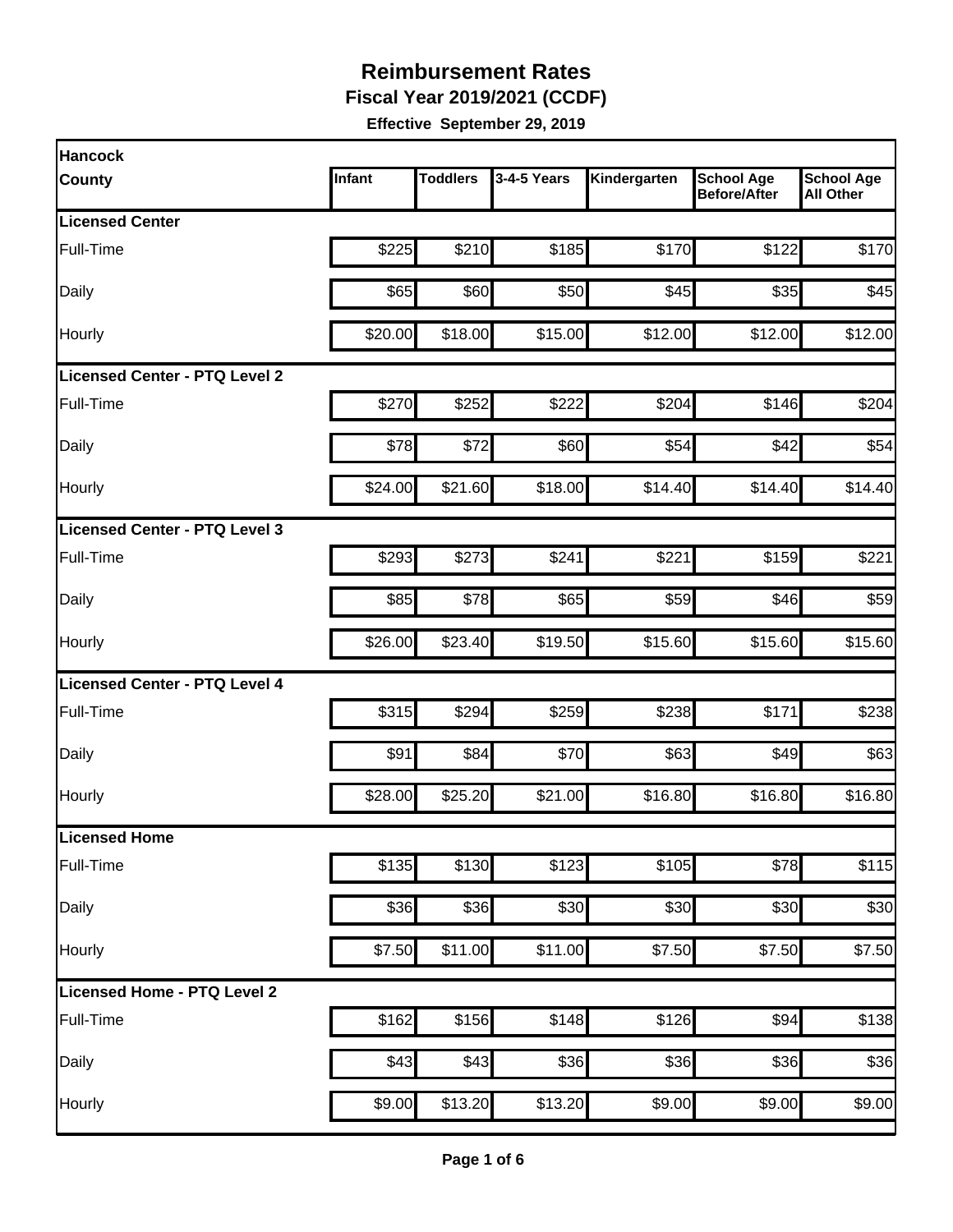**Fiscal Year 2019/2021 (CCDF)** 

| <b>Hancock</b>                           |         |                 |             |              |                                          |                                       |
|------------------------------------------|---------|-----------------|-------------|--------------|------------------------------------------|---------------------------------------|
| County                                   | Infant  | <b>Toddlers</b> | 3-4-5 Years | Kindergarten | <b>School Age</b><br><b>Before/After</b> | <b>School Age</b><br><b>All Other</b> |
| Licensed Home - PTQ Level 3              |         |                 |             |              |                                          |                                       |
| Full-Time                                | \$176   | \$169           | \$160       | \$137        | \$101                                    | \$150                                 |
| Daily                                    | \$47    | \$47            | \$39        | \$39         | \$39                                     | \$39                                  |
| Hourly                                   | \$9.80  | \$14.30         | \$14.30     | \$9.80       | \$9.80                                   | \$9.80                                |
| Licensed Home - PTQ Level 4              |         |                 |             |              |                                          |                                       |
| Full-Time                                | \$189   | \$182           | \$172       | \$147        | \$109                                    | \$161                                 |
| Daily                                    | \$50    | \$50            | \$42        | \$42         | \$42                                     | \$42                                  |
| Hourly                                   | \$10.50 | \$15.40         | \$15.40     | \$10.50      | \$10.50                                  | \$10.50                               |
| <b>Registered Ministry</b>               |         |                 |             |              |                                          |                                       |
| Full-Time                                | \$118   | \$105           | \$95        | \$95         | \$60                                     | \$87                                  |
| Daily                                    | \$28    | \$25            | \$27        | \$19         | \$12                                     | \$22                                  |
| Hourly                                   | \$5.70  | \$5.70          | \$5.70      | \$5.70       | \$5.70                                   | \$4.30                                |
| <b>Registered Ministry - PTQ Level 1</b> |         |                 |             |              |                                          |                                       |
| Full-Time                                | \$172   | \$158           | \$140       | \$133        | \$91                                     | \$129                                 |
| Daily                                    | \$47    | \$43            | \$39        | \$32         | \$24                                     | \$34                                  |
| Hourly                                   | \$12.90 | \$11.90         | \$10.40     | \$8.90       | \$8.90                                   | \$8.20                                |
| <b>Registered Ministry - PTQ Level 2</b> |         |                 |             |              |                                          |                                       |
| Full-Time                                | \$270   | \$252           | \$222       | \$204        | \$146                                    | \$204                                 |
| Daily                                    | \$78    | \$72            | \$60        | \$54         | \$42                                     | \$54                                  |
| Hourly                                   | \$24.00 | \$21.60         | \$18.00     | \$14.40      | \$14.40                                  | \$14.40                               |
| <b>Registered Ministry - PTQ Level 3</b> |         |                 |             |              |                                          |                                       |
| Full-Time                                | \$293   | \$273           | \$241       | \$221        | \$159                                    | \$221                                 |
| Daily                                    | \$85    | \$78            | \$65        | \$59         | \$46                                     | \$59                                  |
| Hourly                                   | \$26.00 | \$23.40         | \$19.50     | \$15.60      | \$15.60                                  | \$15.60                               |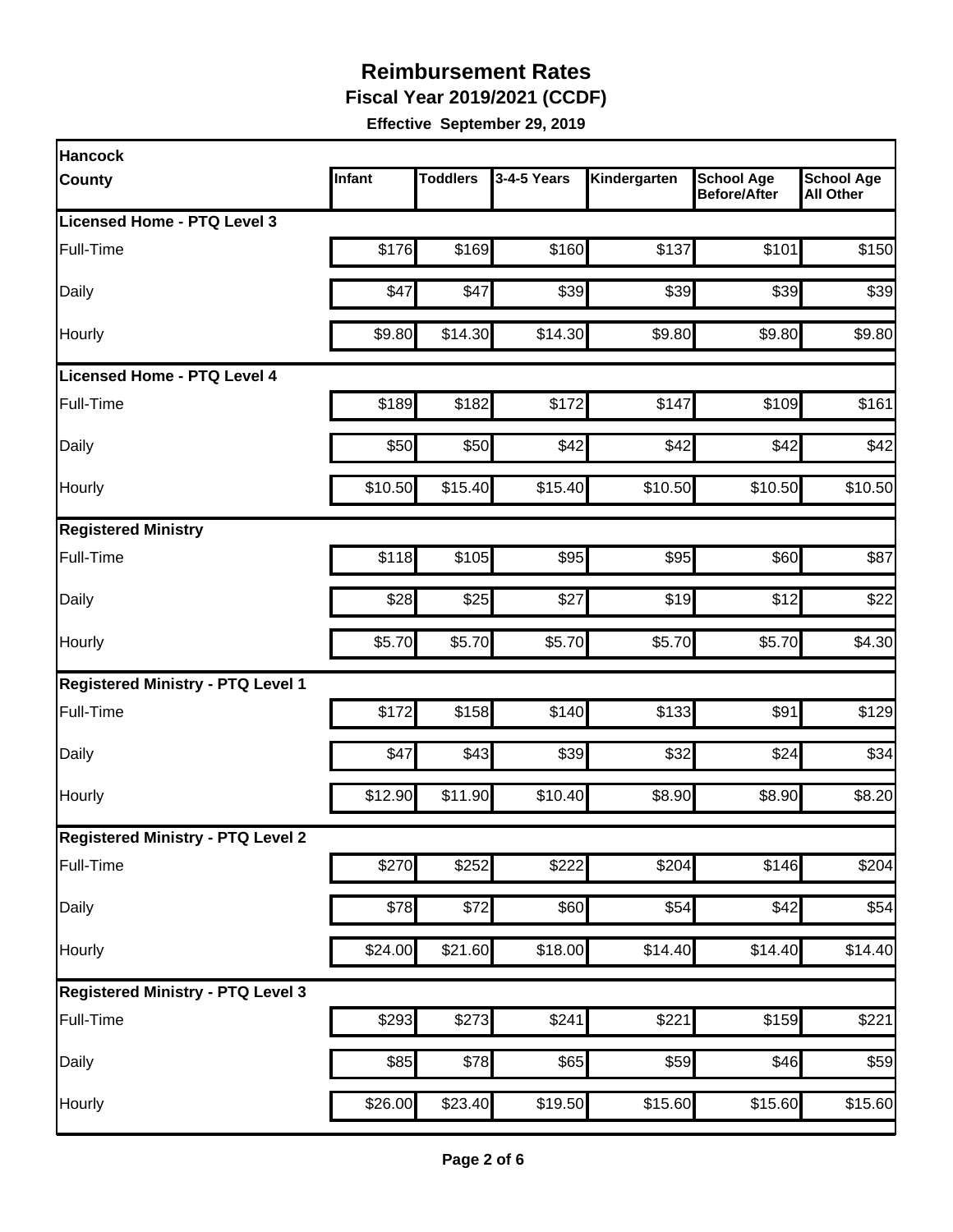**Fiscal Year 2019/2021 (CCDF)** 

| <b>Hancock</b>                           |               |                 |             |              |                                   |                                       |  |  |  |
|------------------------------------------|---------------|-----------------|-------------|--------------|-----------------------------------|---------------------------------------|--|--|--|
| <b>County</b>                            | <b>Infant</b> | <b>Toddlers</b> | 3-4-5 Years | Kindergarten | <b>School Age</b><br>Before/After | <b>School Age</b><br><b>All Other</b> |  |  |  |
| <b>Registered Ministry - PTQ Level 4</b> |               |                 |             |              |                                   |                                       |  |  |  |
| Full-Time                                | \$315         | \$294           | \$259       | \$238        | \$171                             | \$238                                 |  |  |  |
| Daily                                    | \$91          | \$84            | \$70        | \$63         | \$49                              | \$63                                  |  |  |  |
| Hourly                                   | \$28.00       | \$25.20         | \$21.00     | \$16.80      | \$16.80                           | \$16.80                               |  |  |  |
| <b>Exempt Center</b>                     |               |                 |             |              |                                   |                                       |  |  |  |
| Full-Time                                | \$118         | \$105           | \$95        | \$95         | \$60                              | \$87                                  |  |  |  |
| Daily                                    | \$28          | \$25            | \$27        | \$19         | \$12                              | \$22                                  |  |  |  |
| Hourly                                   | \$5.70        | \$5.70          | \$5.70      | \$5.70       | \$5.70                            | \$4.30                                |  |  |  |
| <b>Accredited Exempt Center</b>          |               |                 |             |              |                                   |                                       |  |  |  |
| Full-Time                                | \$195         | \$184           | \$156       | \$156        | \$96                              | \$163                                 |  |  |  |
| Daily                                    | \$61          | \$55            | \$50        | \$39         | \$39                              | \$39                                  |  |  |  |
| Hourly                                   | \$19.80       | \$16.50         | \$13.20     | \$11.00      | \$11.00                           | \$11.00                               |  |  |  |
| <b>Exempt Home</b>                       |               |                 |             |              |                                   |                                       |  |  |  |
| Full-Time                                | \$95          | \$88            | \$83        | \$79         | \$43                              | \$77                                  |  |  |  |
| Daily                                    | \$19          | \$19            | \$19        | \$16         | \$6                               | \$17                                  |  |  |  |
| Hourly                                   | \$3.40        | \$3.00          | \$2.60      | \$2.60       | \$3.00                            | \$2.20                                |  |  |  |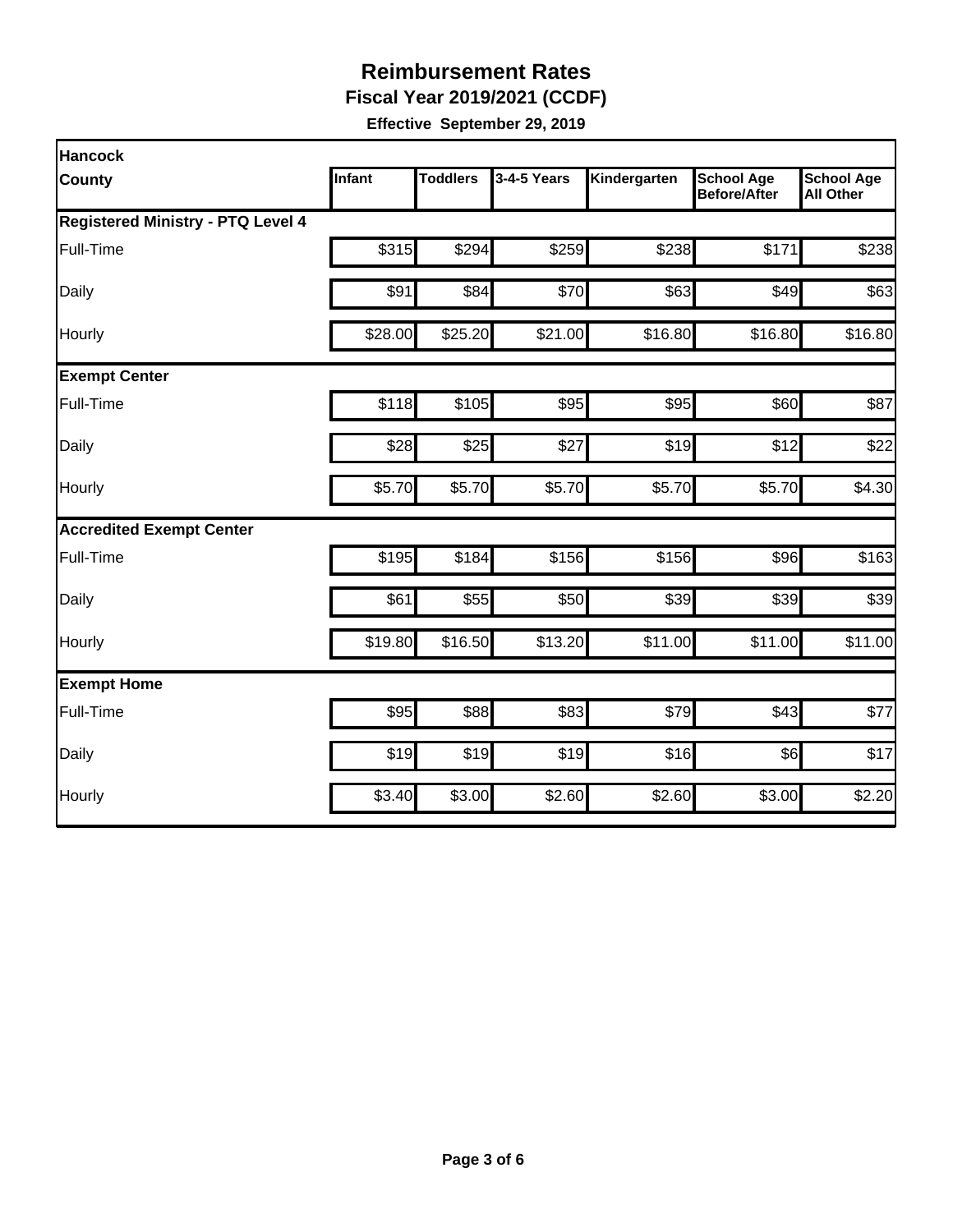#### **Reimbursement Rates School Year 2019/2021 (OMW Pre-K)**

| <b>Hancock</b>                |        |                 |             |              |                                          |                         |
|-------------------------------|--------|-----------------|-------------|--------------|------------------------------------------|-------------------------|
| <b>County</b>                 | Infant | <b>Toddlers</b> | 3-4-5 Years | Kindergarten | <b>School Age</b><br><b>Before/After</b> | School Age<br>All Other |
| Licensed Center - PTQ Level 3 |        |                 |             |              |                                          |                         |
| Full-Time                     |        |                 | \$265.10    |              |                                          |                         |
| Daily                         |        |                 |             |              |                                          |                         |
| Hourly                        |        |                 |             |              |                                          |                         |
| Licensed Center - PTQ Level 4 |        |                 |             |              |                                          |                         |
| Full-Time                     |        |                 | \$284.90    |              |                                          |                         |
| Daily                         |        |                 |             |              |                                          |                         |
| Hourly                        |        |                 |             |              |                                          |                         |
| Licensed Home - PTQ Level 3   |        |                 |             |              |                                          |                         |
| Full-Time                     |        |                 | \$176.00    |              |                                          |                         |
| Daily                         |        |                 |             |              |                                          |                         |
| Hourly                        |        |                 |             |              |                                          |                         |
| Licensed Home - PTQ Level 4   |        |                 |             |              |                                          |                         |
| Full-Time                     |        |                 | \$189.20    |              |                                          |                         |
| Daily                         |        |                 |             |              |                                          |                         |
| Hourly                        |        |                 |             |              |                                          |                         |
| VCP Ministry - PTQ Level 0    |        |                 |             |              |                                          |                         |
| Full-Time                     |        |                 | \$104.50    |              |                                          |                         |
| Daily                         |        |                 |             |              |                                          |                         |
| Hourly                        |        |                 |             |              |                                          |                         |
| VCP Ministry - PTQ Level 3    |        |                 |             |              |                                          |                         |
| Full-Time                     |        |                 | \$265.10    |              |                                          |                         |
| Daily                         |        |                 |             |              |                                          |                         |
| Hourly                        |        |                 |             |              |                                          |                         |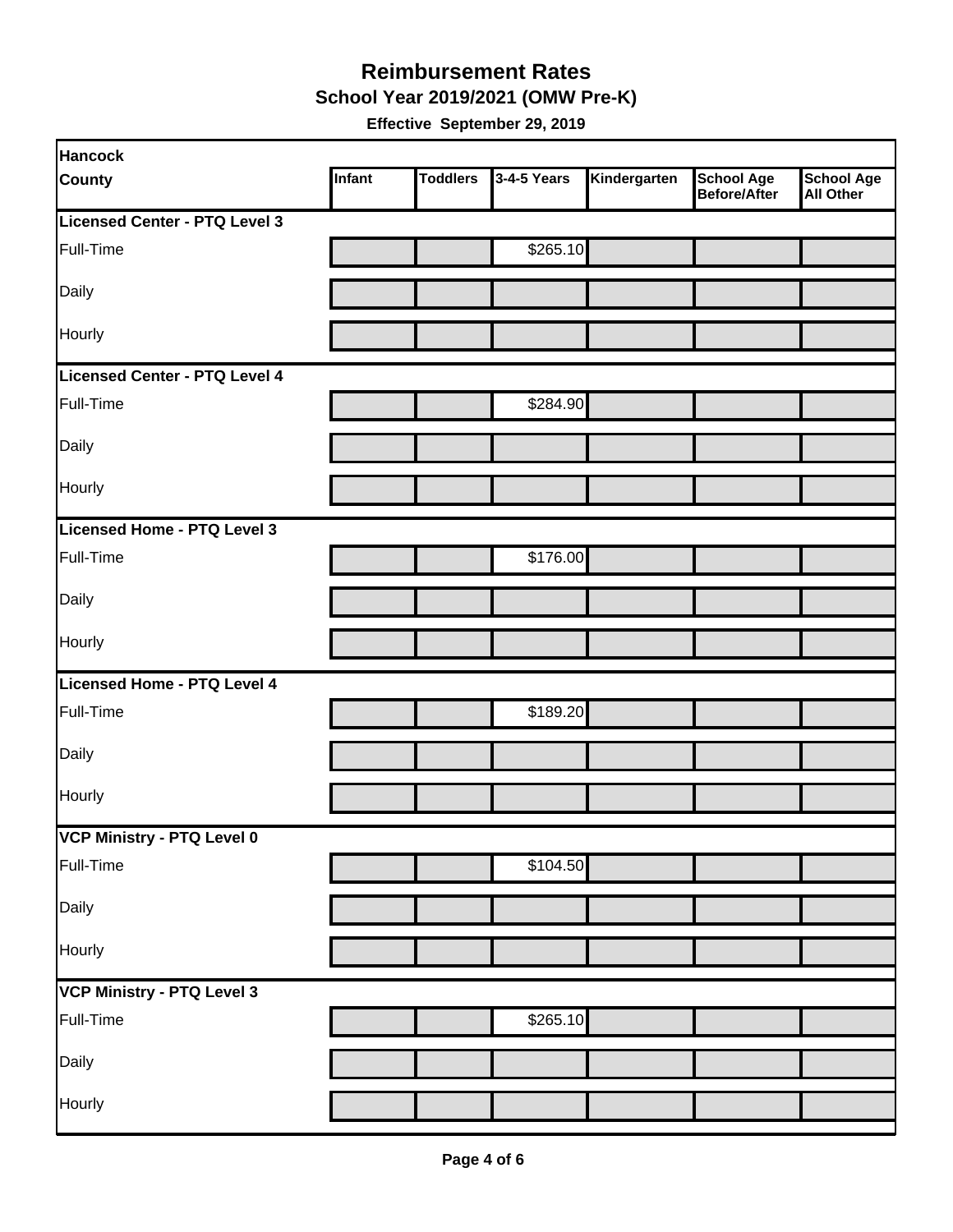**School Year 2019/2021 (OMW Pre-K)** 

| <b>Hancock</b>                          |        |                 |             |              |                                          |                                       |
|-----------------------------------------|--------|-----------------|-------------|--------------|------------------------------------------|---------------------------------------|
| <b>County</b>                           | Infant | <b>Toddlers</b> | 3-4-5 Years | Kindergarten | <b>School Age</b><br><b>Before/After</b> | <b>School Age</b><br><b>All Other</b> |
| <b>VCP Ministry - PTQ Level 4</b>       |        |                 |             |              |                                          |                                       |
| Full-Time                               |        |                 | \$284.90    |              |                                          |                                       |
| Daily                                   |        |                 |             |              |                                          |                                       |
| Hourly                                  |        |                 |             |              |                                          |                                       |
| Private Accredited School - PTQ Level 0 |        |                 |             |              |                                          |                                       |
| Full-Time                               |        |                 | \$203.50    |              |                                          |                                       |
| Daily                                   |        |                 |             |              |                                          |                                       |
| Hourly                                  |        |                 |             |              |                                          |                                       |
| Private Accredited School - PTQ Level 1 |        |                 |             |              |                                          |                                       |
| Full-Time                               |        |                 | \$203.50    |              |                                          |                                       |
| Daily                                   |        |                 |             |              |                                          |                                       |
| Hourly                                  |        |                 |             |              |                                          |                                       |
| Private Accredited School - PTQ Level 2 |        |                 |             |              |                                          |                                       |
| Full-Time                               |        |                 | \$244.20    |              |                                          |                                       |
| Daily                                   |        |                 |             |              |                                          |                                       |
| Hourly                                  |        |                 |             |              |                                          |                                       |
| Private Accredited School - PTQ Level 3 |        |                 |             |              |                                          |                                       |
| Full-Time                               |        |                 | \$265.10    |              |                                          |                                       |
| Daily                                   |        |                 |             |              |                                          |                                       |
| Hourly                                  |        |                 |             |              |                                          |                                       |
| Private Accredited School - PTQ Level 4 |        |                 |             |              |                                          |                                       |
| Full-Time                               |        |                 | \$284.90    |              |                                          |                                       |
| Daily                                   |        |                 |             |              |                                          |                                       |
| Hourly                                  |        |                 |             |              |                                          |                                       |